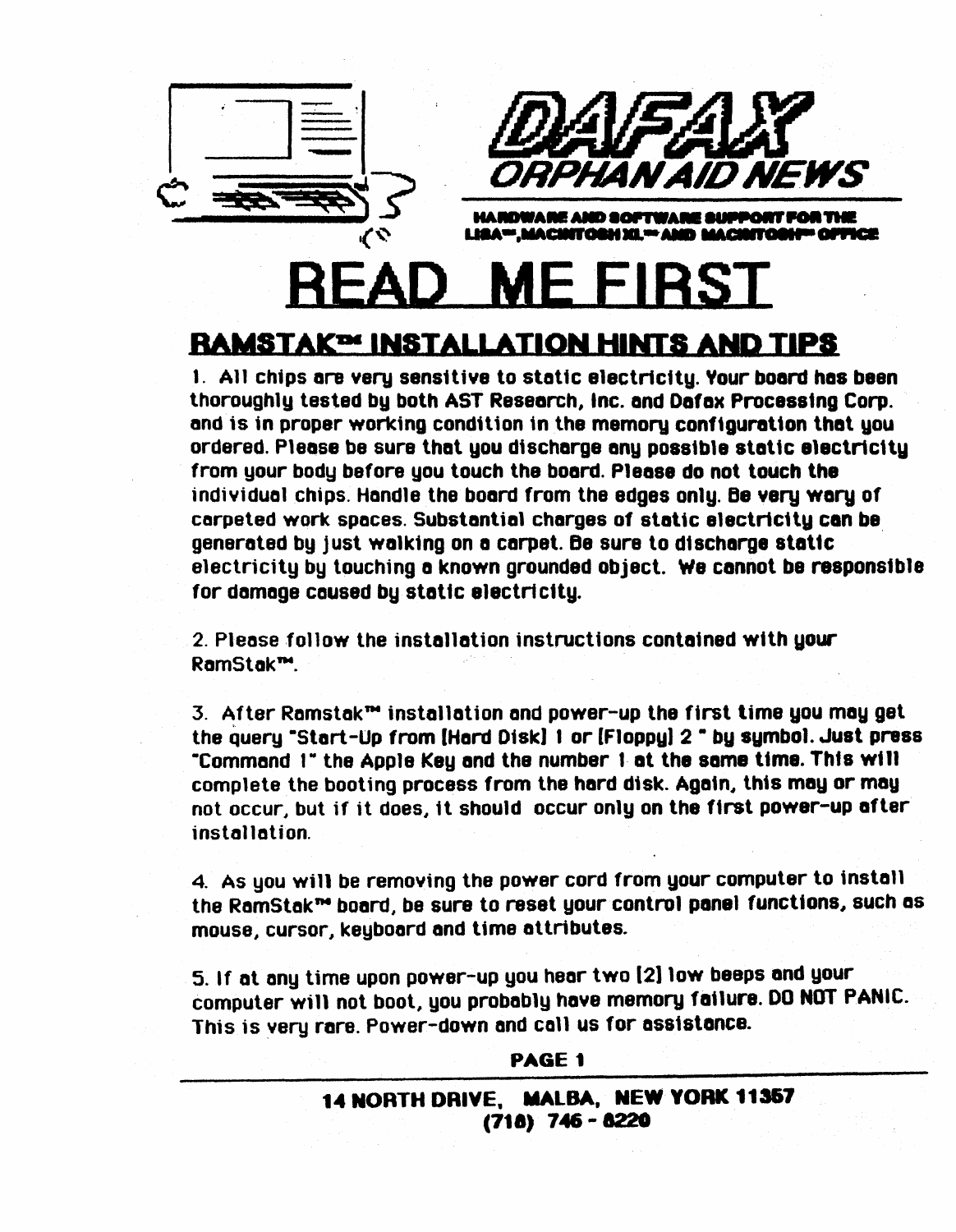

# **WARRANTY & EXTENDED WARRANTY INFO**

1. Your RamStak" board is warranted for one year from date of purchase. A "Harranty Registration Form" is enclosed from AST Research, Inc., which should be completed in its entirety and returned to AST.

2. Since you have purchased a RamStak<sup>w</sup> board with more than 512K of memory, it is mandatory for you to return the DAFAX "Harranty Registration Form" to DRFAX in order to walldate the DAFAX warranty for your additional memory in excess of 512K for one year from purchase date.

3. AST Research, Inc. offers an additional year of limited warranty on the RamStak" board and the first 512K of memory for U.S.\$50.00. DRFRX offers an additional year of limited warranty on all memory chips installed by DAFAX above the 512K installed by AST for U.S.\$30 for each additional 512K, I.e.; 1 Negabute Board \$30; 1.5 Negabute Board \$60; 2 Negabute Board \$90.

4. If you are purchasing the extended warranty from DAFAX, you aust purchase the extended warranty from AST. It is not necessary to purchase the extended warranty from DAFAX, but AST will warrant only their board and the original 512K.

5. To validate your extended warranty, please do the following;

a). Send check to AST Research, Inc. in the amount of \$50, together with completed AST Extended Warranty Registaration Form.

b). Send Check to Dafax Processing Corp. in the amount of the appropriate sum, depending upon your memory configuration, together with completed DAFAX Extended Warranty Form.

#### PAGE<sub>2</sub>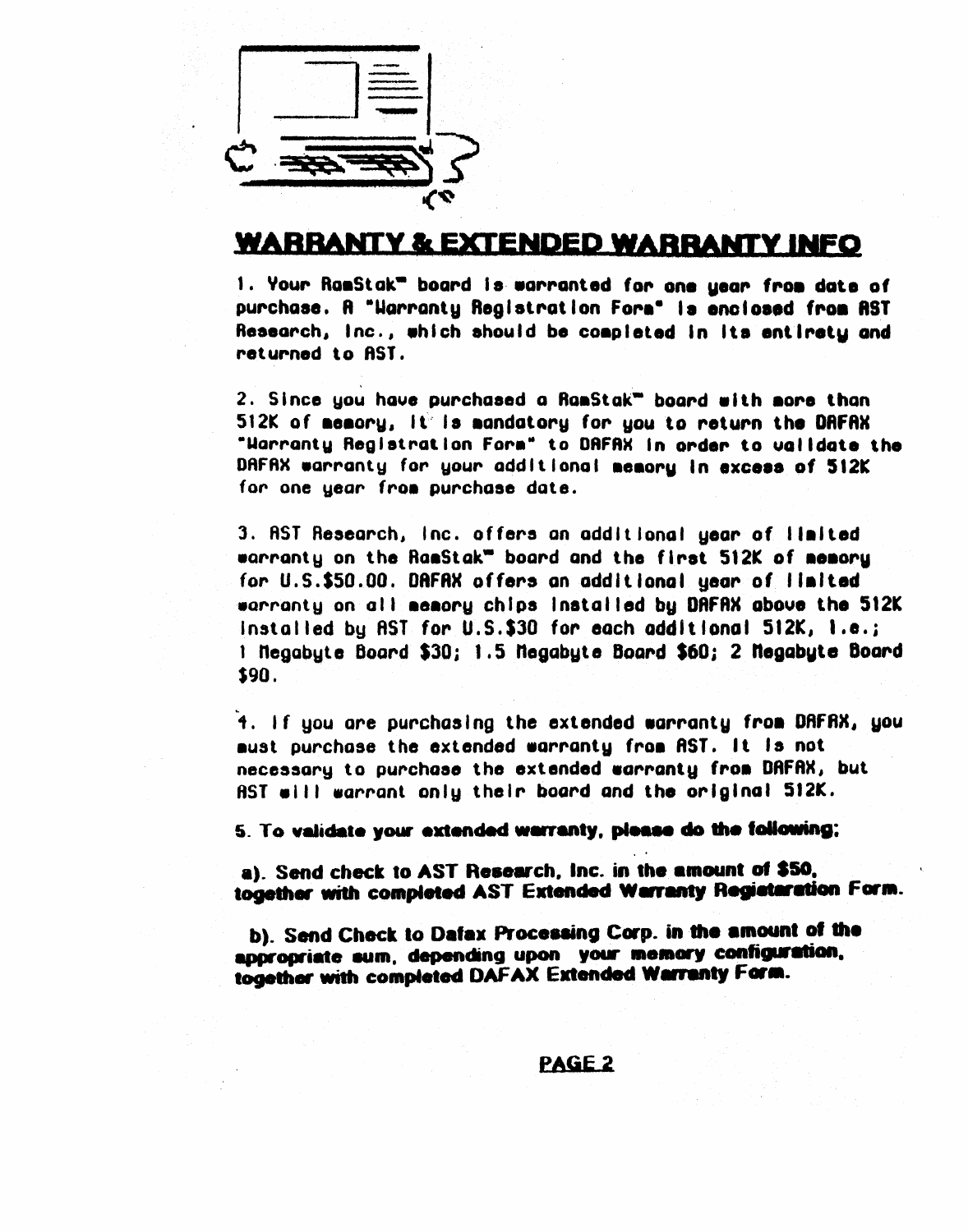# **RAMSTAK™ User's Manual**

Revision D July, 1985

AST Research, Inc. Irvine, CA 92714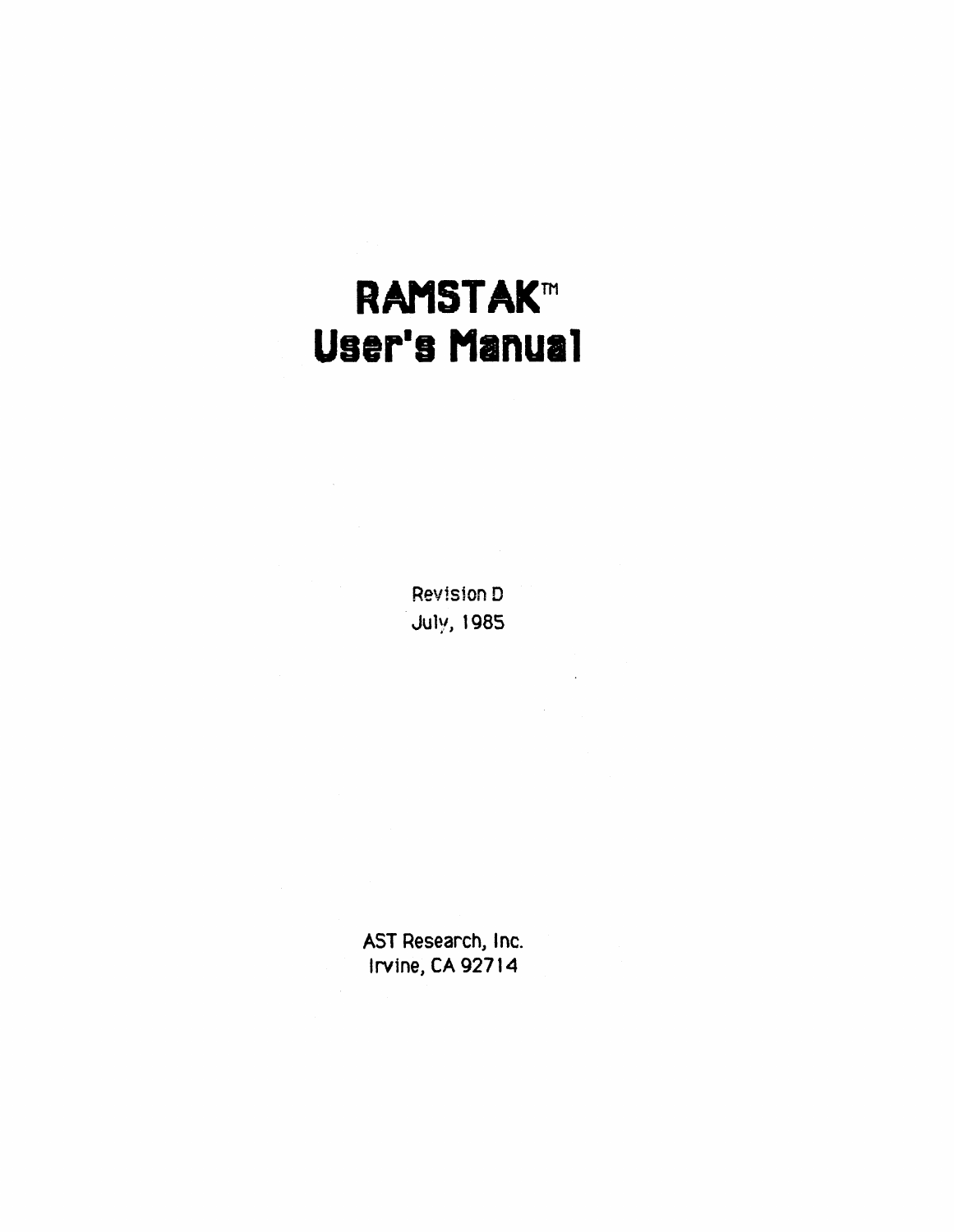#### FOURTH EDITION (July, 1985) AST P/N 000191-001 D

Copyright (c) 1985 AST Research, Inc. All rights are reserved, including those to reproduce this book or parts thereof in any form without permission in writing from AST Research, Inc.

Macintosh XL, Lisa, Lisa Office System, Lisa 7/7, MacWorks, WorkShop, and Apple are trademarks of Apple Computer, Inc.

RamStak is a trademark of AST Research, Inc.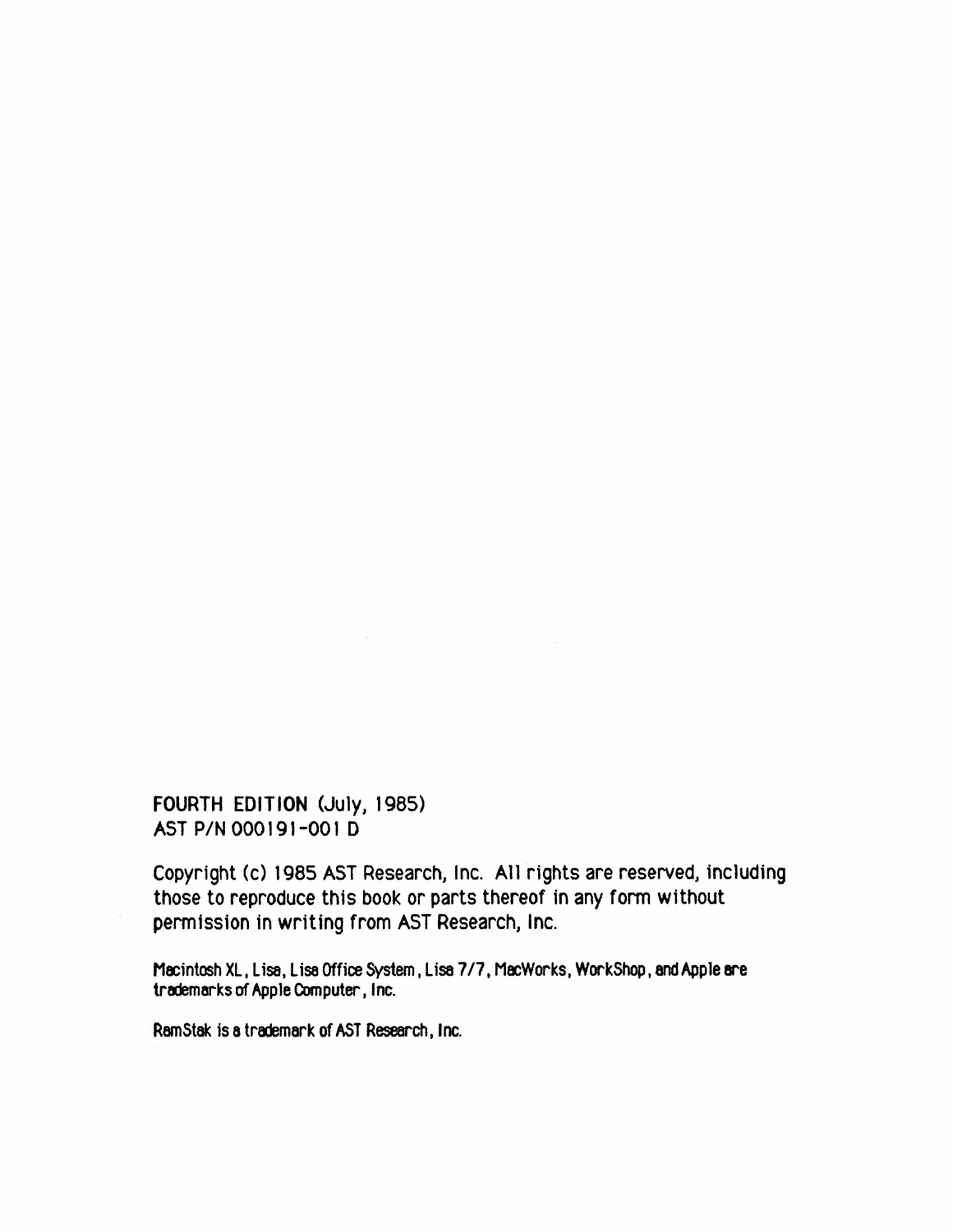#### Section 1 Introduction

 $RamStak<sup>TM</sup>$  is a powerful and flexible memory expansion card for the Macintosh XL<sup>TM</sup> (Lisa<sup>TM</sup>) family of Apple™ computers. The single, self-contained printed circuit board uses 256K DRAMs and provides from 512K to 2.0 megabytes of memory expansion on a single card. The product was especially designed to be flexible enough to meet your changing needs and therefore is a fully socketed memory expansion card which Is field upgradeable. This means that by using 256K DRAMs you may install a partially populated RamStak memory card in your Macintosh XL and expand it through the installation of additional memory devices (in 512K) Increments) at a later date.

The Macintosh XL computer hardware architecture allows for two memory expansion slots in which a maximum of two megabytes may be addressed without any hardware modifications to the computer.

### Section 2 Configuration

w 1 <u>[</u>2] 3

Verify that the jumper configuration W1 on your RamStak card is in the correct position for your system. See the diagram below for detal1s.

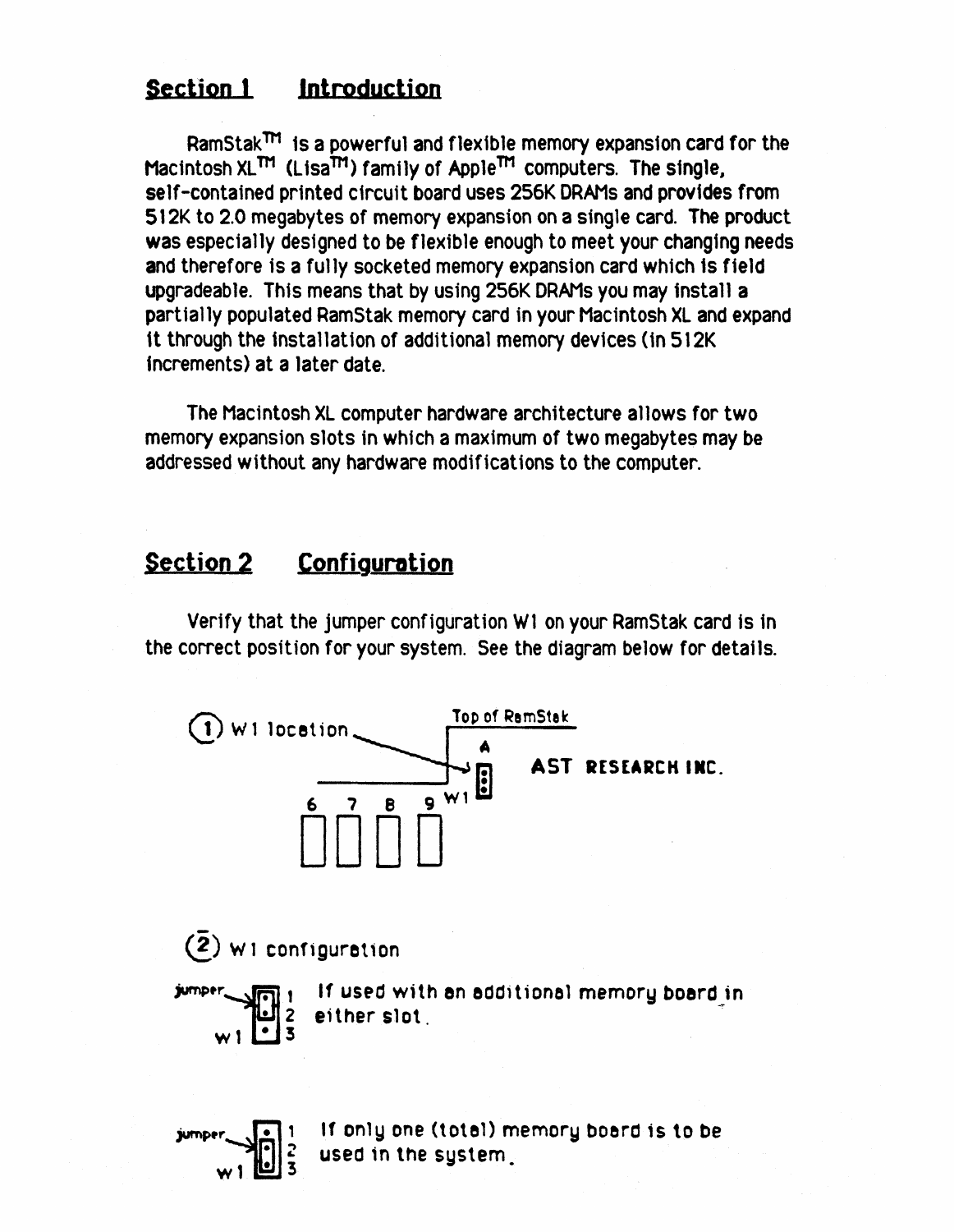#### **Section 3 Installating\_your RamStak**

Your Macintosh XL computer has two memory expansion slots. The RamStak card may be installed in either one of the two slots. You may leave the second slot empty or have the Apple Computer, Inc. 512K memory card installed.

For additional reference, memory card installation is detailed in the Macintosh XL Owner's Guide.

Step by step installation procedure:

- 1. Power down your Macintosh XL and disconnect the power cord from the supply out let.
- 2. Remove the back panel by turning the two thumbscrews along the upper edge counterclockwise until the back panel comes free. Then gently pull the panel slightly up and it should easily slide off.
- 3. Remove the card cage. There are no fasteners just brace your thumbs against the lower edge of the cabinet and pull on the metal part of the card cage assembly.
- 4. Verify that jumper configuration W1 on your RamStak card is in the correct position for your system.
- 5. Tum the card cage around so that you are facing the memory slots labeled MEM1 and MEM2. Flip the card ejectors on the upper corner of the RamStak card upwards and slide the card into the card guides for the unoccupied memory slot with the ICs facing toward you. After the board is fully inserted into the guides and is resting on the card ejectors, careful1y push the ejectors down to set the board into the connector. 00 NOT USE EXCESSI VE FORCE' Be sure that the board 1s aligned with the backplane connector and that the card ejectors are properly a1igned with the holes in the card quide. The card ejectors will lie flat when the board is properly installed.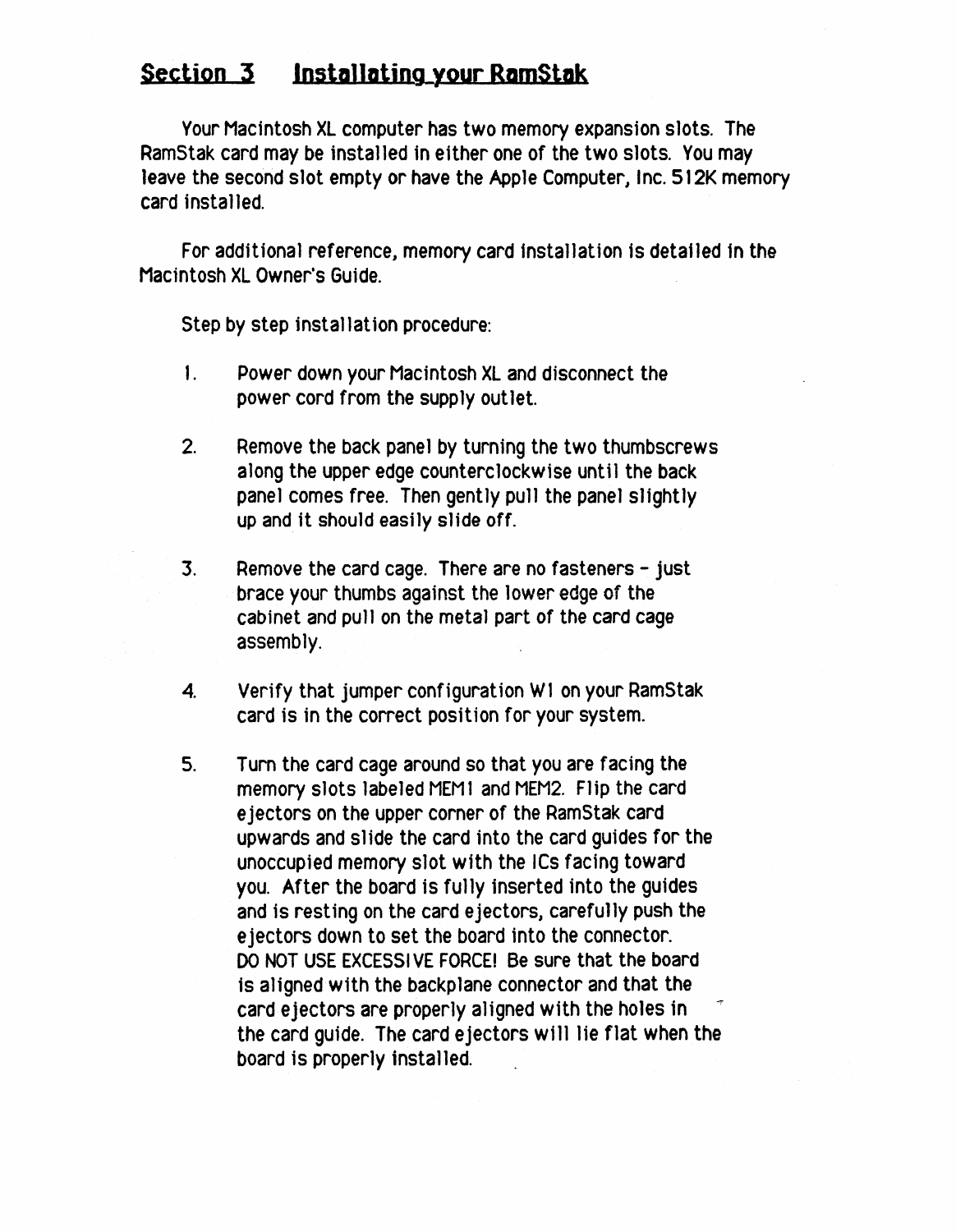- 6. To replace the card cage into the Macintosh XL, turn the card cage back around. Holding the black plastic frame, slide the card cage back into the cabinet. Press firmly until the bar at the bottom of the card cage is inside the edge of the cabinet.
- 7. To replace the back panel, insert the four tabs along the lower edge of the back panel into the slots at the base of the cabinet. Push the panel flat against the back of the cabinet. Then turn the two thumbscrews clockwise until they are snug.

## **Section 4** System Checkout

Power up the system and observe the power-up diagnostics. If you have specified a brief memory check in the preferences menu, then the memory test will take about 8-9 seconds per megabyte of RAM. The thorough test will take about 36 seconds for a full two megabytes.

#### **Section 5 Adding Memory to your RamStak Card**

If you already have a RamStak memory expansion board in your Macintosh XL system, you may skip this section and go to Section B. If you have not installed the RamStak card in your system, please read Section A

#### Section A

- Note: Please be sure to use 150 nanosecond 256K DRAMs when upgrading your RamStak card.
- 1. Inventory: Be sure you have the appropriate number of memory chips required to upgrade your RamStak card. Note: Eighteen 256K chips are required per 512K increment.
- 2. Preparat ion: Lay your RamStak card on a smooth, flat surface. Locate the row identifies, the letters  $B$ ,  $C$ ,  $D$ , and  $E$ that appear on the left side of the card. Starting from the top of the board, locate the first row of available sockets.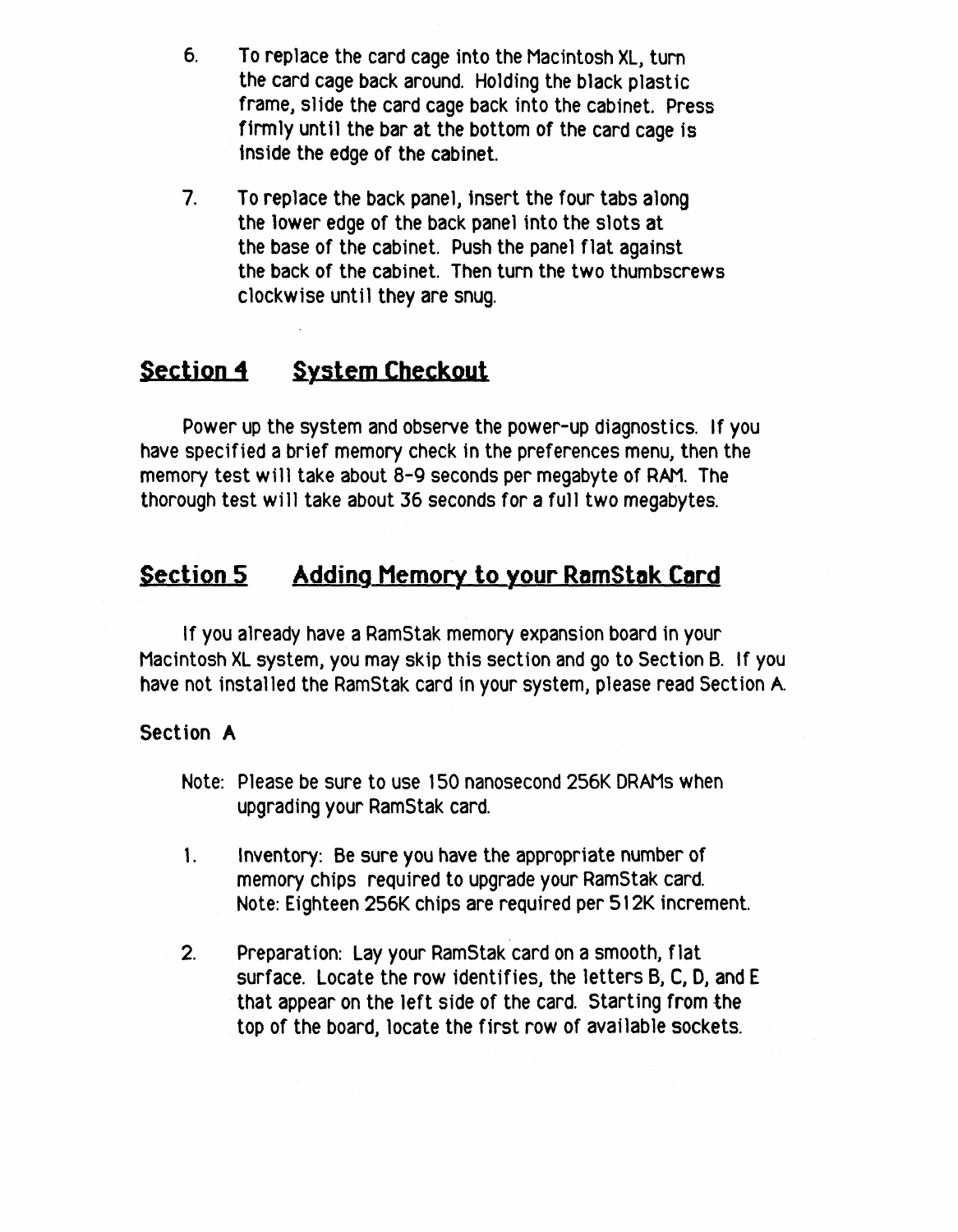3. Memory Chip Installation: Starting from the left side of the card, insert the memory chips with the notch pointing toward the top of the card. Note: Special care must be taken so that all legs on the memory ICs are lined up proper1y with their corresponding socket holes. AST Research does not assume liability for damage done to the memory chips, the RamStak card, or the Macintosh XL due to improper installation of the memory ICs.

#### Section B

- 1. Inventory: Be sure that you have the appropriate number of memory chips required to upgrade your RamStak card. Note: Eighteen chips are required per 512K increment.
- 2. Removing the Card Cage: Power down your Macintosh XL and disconnect the power cord from the supply outlet. Remove the back panely by turning the two thumbscrews along the upper edge counterclockwise until the back panel comes free. Then gently pull the panel slightly up and the panel should easily slide off. Remove the card cage. There are no fasteners - just brace your thumbs against the lower edge of the cabinet and pull on the metal part of the card cage assembly.
- 3. Removing the RamStak Memory Card: Tum the card cage around so that you are facing the memory slots labeled MEM1 and MEM2. Flip the card ejectors on the RamStak card upwards and slide the board out of the memory slot.
- 4. Preparation: Lay your RamStak card on a smooth flat surface. Locate the row identifiers B, C, D, and E that appear on the left side of the card. Starting from the top of the card, locate the first row of available sockets.
- 5. Memory Chip Installation: Starting from the Jeft side of the card, insert the memory chips with the notch pointing toward the top of the card. Note: Special care must be taken so that all edges on the memory ICs are lined up properly with their corresponding socket holes. AST Research does not assume liability for damage done to the memory chips, the RamStak card, or the Macintosh XL due to improper installatjon of the memory ICs.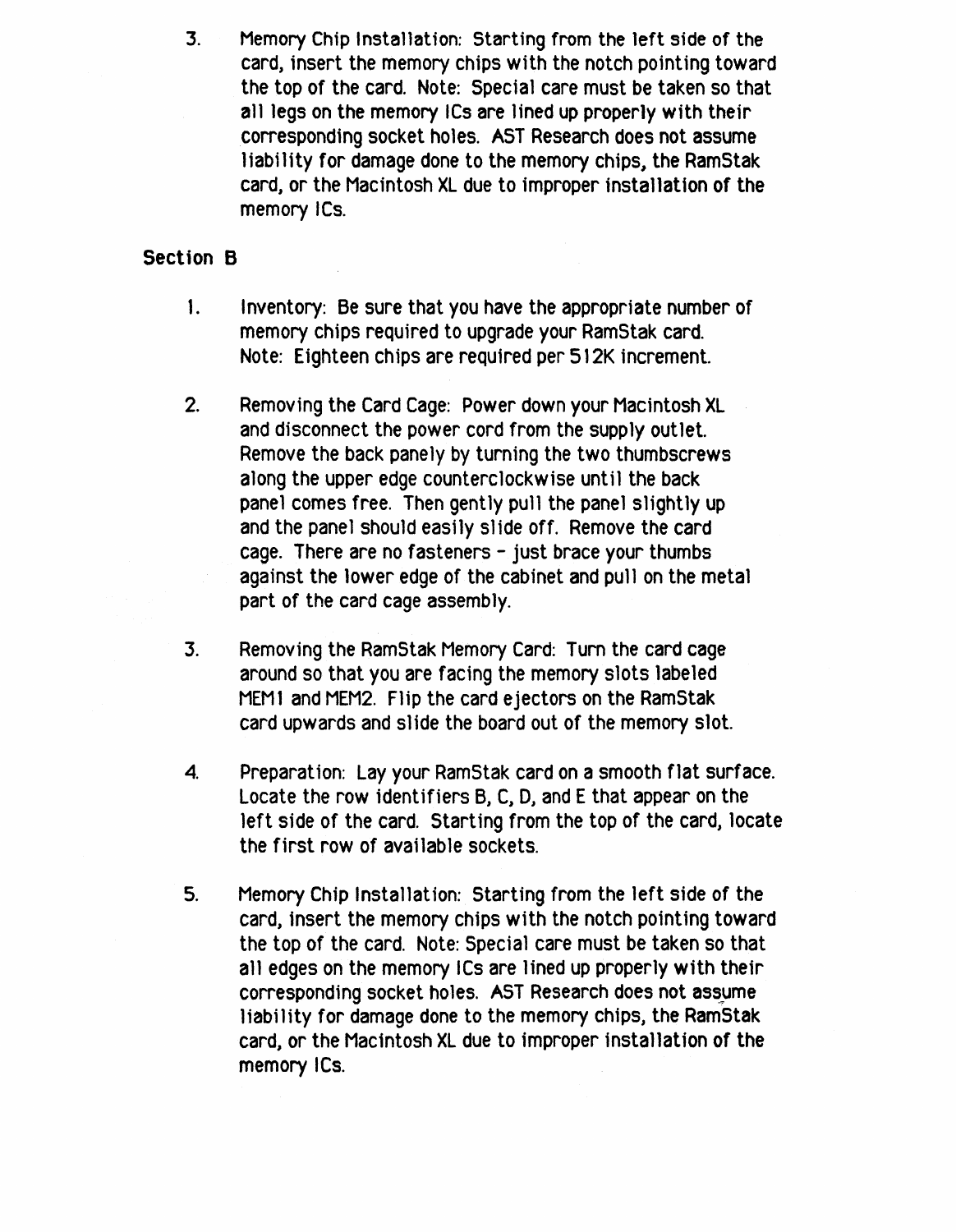